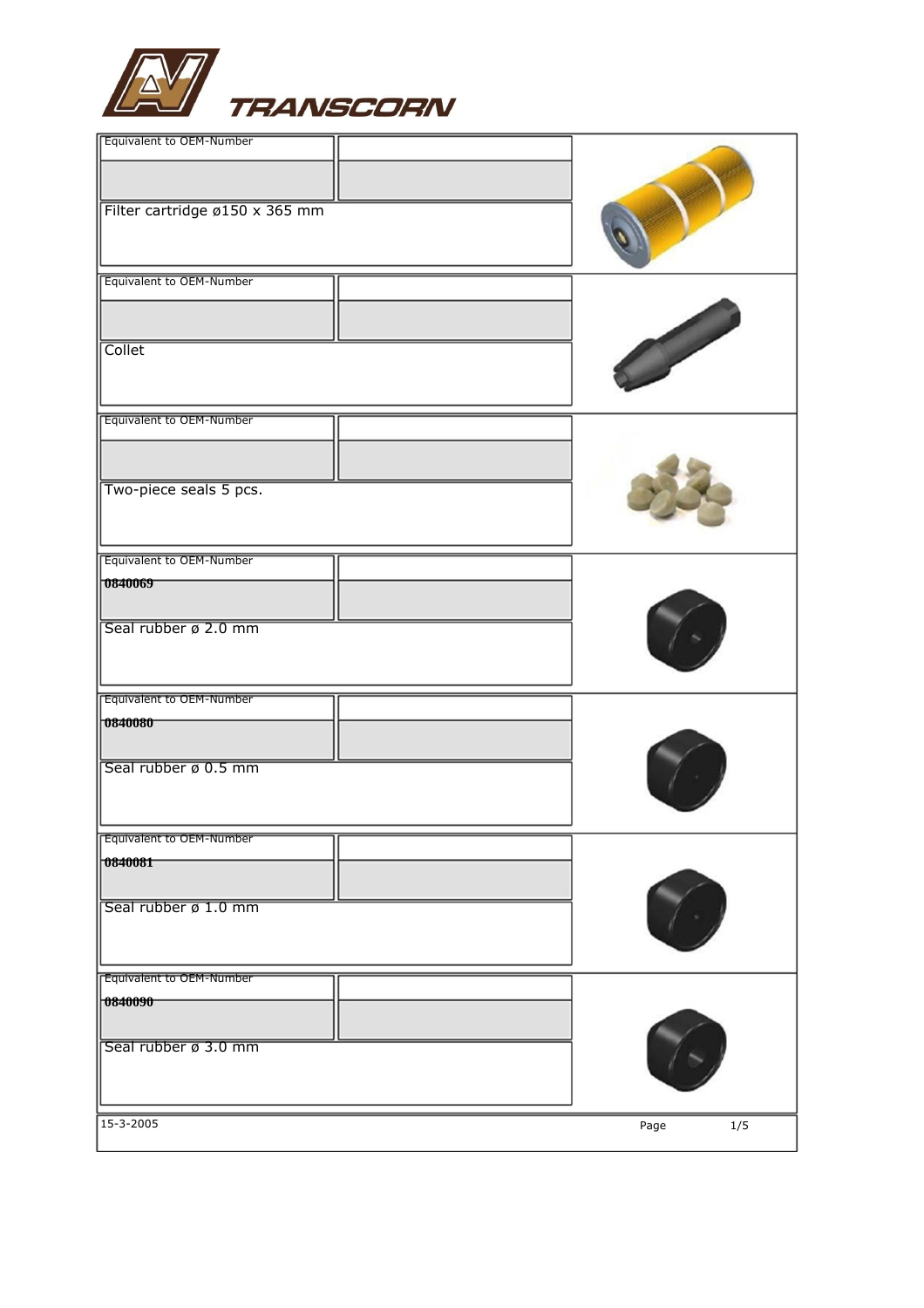

| Equivalent to OEM-Number   |             |
|----------------------------|-------------|
| A4G0001                    |             |
| Upper nozzle $D = 6.0$ mm  |             |
| Equivalent to OEM-Number   |             |
| A4G0002                    |             |
| Lower nozzle $D = 6.0$ mm  |             |
| Equivalent to OEM-Number   |             |
| <b>AF4G003</b>             |             |
| Current supply upper/lower |             |
| Equivalent to OEM-Number   |             |
| F700XX                     |             |
| Tube guide ceramic         |             |
| Equivalent to OEM-Number   |             |
| LDM-2346                   |             |
| Water nozzle $D = 4.0$ mm  |             |
| Equivalent to OEM-Number   |             |
| <b>LXV 2029</b>            |             |
| Replaced by MGK-0101       |             |
| Equivalent to OEM-Number   |             |
| <b>LXV 2126</b>            |             |
| Replaced by MGK-0101       |             |
| 15-3-2005                  | 2/5<br>Page |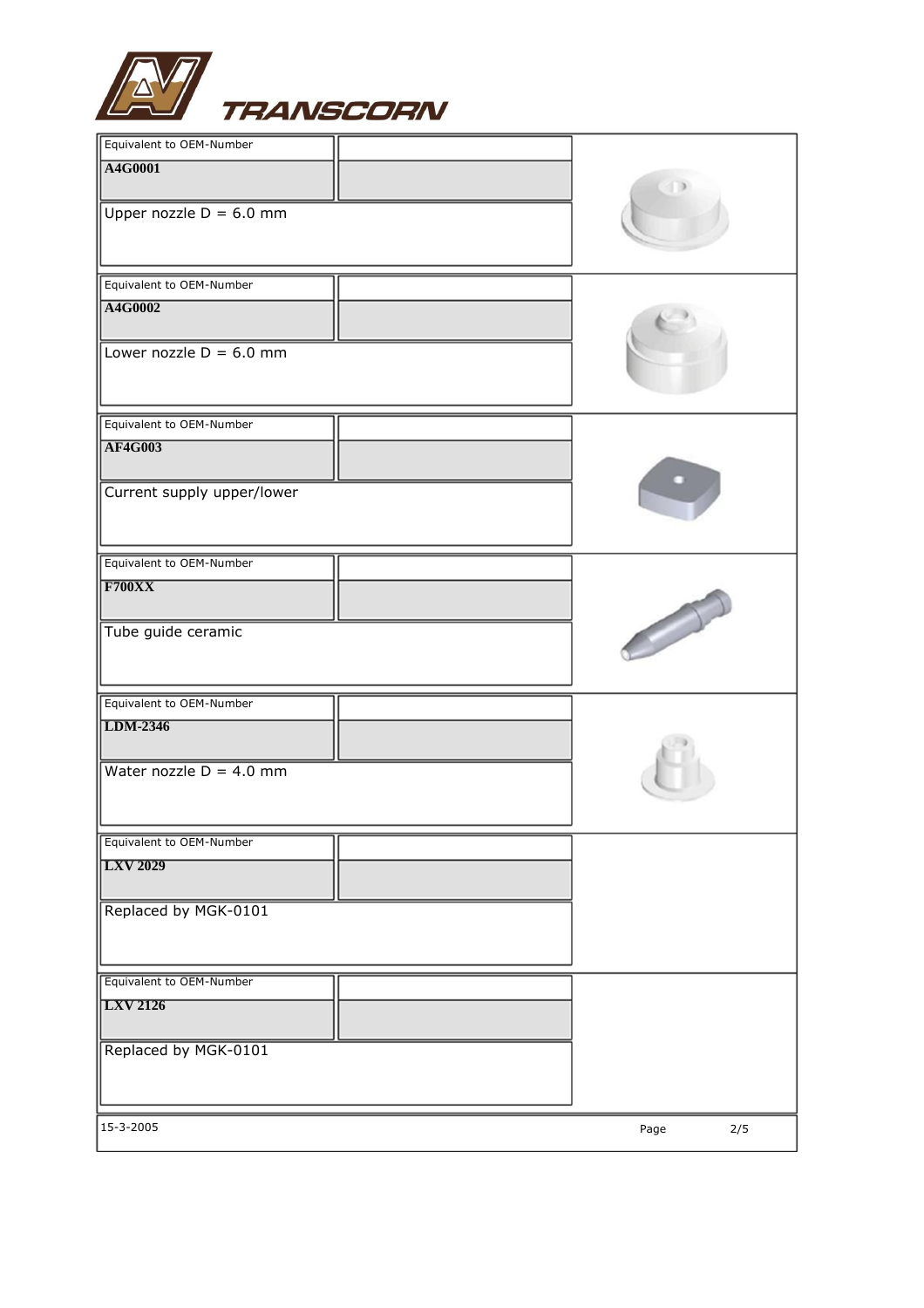

| Equivalent to OEM-Number                |             |
|-----------------------------------------|-------------|
| <b>MGK-0001</b>                         |             |
| Current supply $D = 12.0 \times 7.0$ mm |             |
| Equivalent to OEM-Number                |             |
| <b>MGK-0101</b>                         |             |
| Current supply $D = 12.0 \times 6.0$ mm |             |
| Equivalent to OEM-Number                |             |
| <b>MGS-1121</b>                         |             |
| Water nozzle $D = 6.0$ mm               |             |
| Equivalent to OEM-Number                |             |
| <b>MGS-1122</b>                         |             |
| Current supply upper and lower          |             |
| Equivalent to OEM-Number                |             |
| <b>MGX-5006</b>                         |             |
| Upper nozzle assembly<br>$D = 6.0$ mm   |             |
| Equivalent to OEM-Number                |             |
| <b>MGX-5014</b>                         |             |
| Upper nozzle $D = 4.0$ mm               |             |
| Equivalent to OEM-Number                |             |
| $\overline{\text{MJS-1122L}}$           |             |
| Replaced by MGS-1122                    |             |
| 15-3-2005                               | 3/5<br>Page |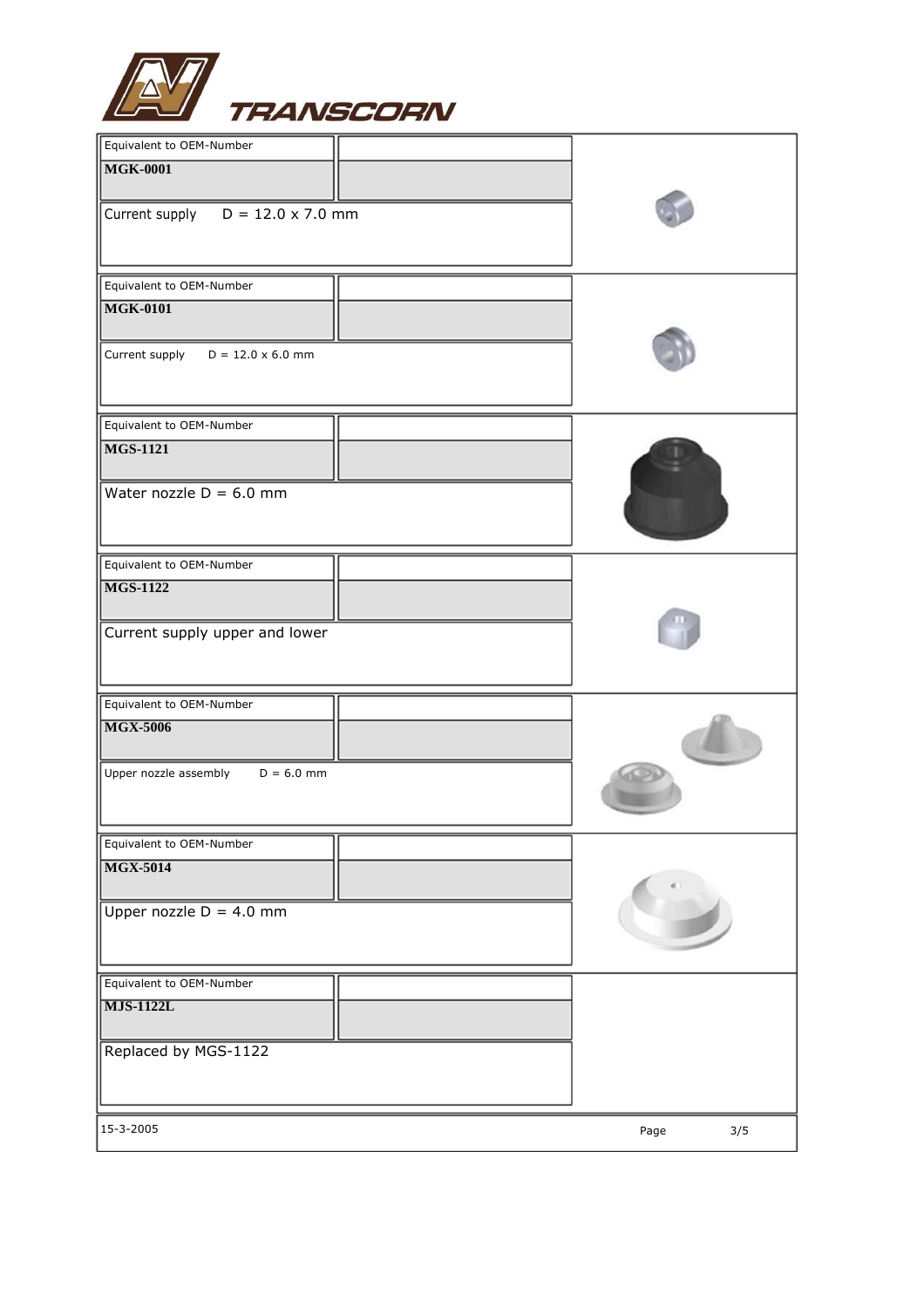

| Equivalent to OEM-Number                     |                                                                                                                                                                                                                                      |
|----------------------------------------------|--------------------------------------------------------------------------------------------------------------------------------------------------------------------------------------------------------------------------------------|
| <b>SSZ-0010</b>                              |                                                                                                                                                                                                                                      |
| Wire guide sapphire $D = 12.0 \times 6.0$ mm |                                                                                                                                                                                                                                      |
| Equivalent to OEM-Number                     |                                                                                                                                                                                                                                      |
| <b>SSZ-1006</b>                              |                                                                                                                                                                                                                                      |
| Upper diamond guide $D = 0.205$ mm           |                                                                                                                                                                                                                                      |
| Equivalent to OEM-Number                     |                                                                                                                                                                                                                                      |
| <b>SSZ-1007</b>                              |                                                                                                                                                                                                                                      |
| Upper diamond guide $D = 0.255$ mm           |                                                                                                                                                                                                                                      |
| Equivalent to OEM-Number                     |                                                                                                                                                                                                                                      |
| <b>SSZ-1106</b>                              |                                                                                                                                                                                                                                      |
| Upper wire guide $D = 0.205$ mm              |                                                                                                                                                                                                                                      |
| Equivalent to OEM-Number                     |                                                                                                                                                                                                                                      |
| <b>SSZ-1107</b>                              |                                                                                                                                                                                                                                      |
| Upper wire guide<br>$D = 0.255$ mm           |                                                                                                                                                                                                                                      |
| Equivalent to OEM-Number                     |                                                                                                                                                                                                                                      |
| <b>SSZ-1108</b>                              |                                                                                                                                                                                                                                      |
| Upper wire guide<br>$D = 0.305$ mm           |                                                                                                                                                                                                                                      |
| Equivalent to OEM-Number                     |                                                                                                                                                                                                                                      |
| SSZ-2006                                     |                                                                                                                                                                                                                                      |
| Lower wire guide $D = 0.20$ mm               | <b>Contract of the Contract of the Contract of the Contract of the Contract of the Contract of the Contract of the Contract of The Contract of The Contract of The Contract of The Contract of The Contract of The Contract of T</b> |
| 15-3-2005                                    | Page<br>4/5                                                                                                                                                                                                                          |